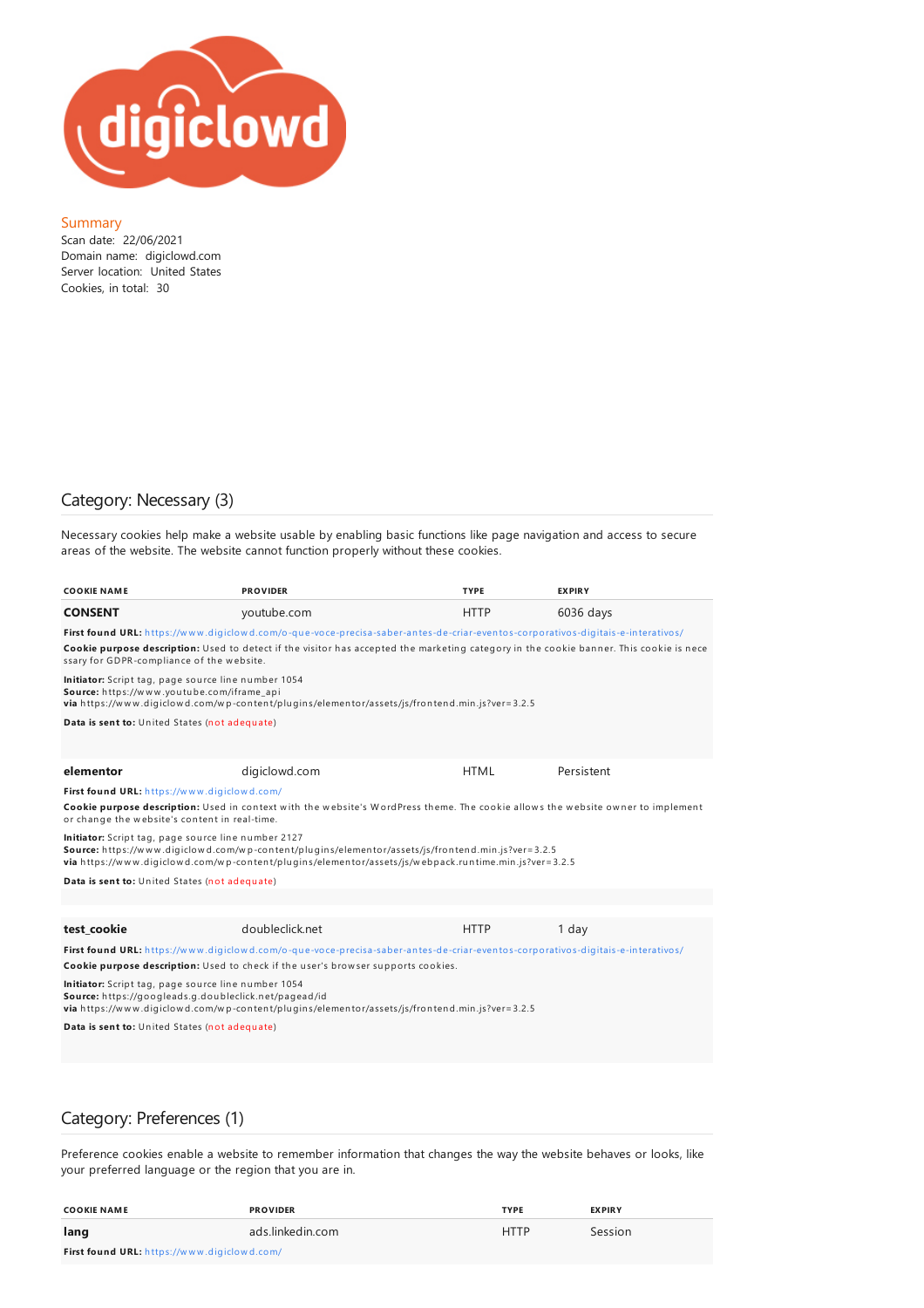Cookie purpose description: Remembers the user's selected language version of a website

**Initiator:** Script tag, page source line number 2098

**Source:** h ttps://px.ads.lin kedin .com/collect?v= 2fmt= jspid= 3221666time= 1624370051561u rl= h ttps%3A%2F%2Fw w w .digiclow d.com%2F **via** h ttps://sn ap.licdn .com/li.lms-an alytics/in sigh t.min .js

**Data is sent to:** United States (not adequate)

#### **Blocked until accepted by user:** No

# Category: Statistics (5)

Statistic cookies help website owners to understand how visitors interact with websites by collecting and reporting information anonymously.

| <b>COOKIE NAME</b>                                                                                                                                                                                                                            | <b>PROVIDER</b> | <b>TYPE</b> | <b>EXPIRY</b> |  |
|-----------------------------------------------------------------------------------------------------------------------------------------------------------------------------------------------------------------------------------------------|-----------------|-------------|---------------|--|
| _ga                                                                                                                                                                                                                                           | digiclowd.com   | <b>HTTP</b> | 2 years       |  |
| First found URL: https://www.digiclowd.com/                                                                                                                                                                                                   |                 |             |               |  |
| Cookie purpose description: Registers a unique ID that is used to generate statistical data on how the visitor uses the website.                                                                                                              |                 |             |               |  |
| Initiator: Inline script, page source line number 80-85<br>Source: https://www.google-analytics.com/analytics.js                                                                                                                              |                 |             |               |  |
| Data is sent to: United States (not adequate)                                                                                                                                                                                                 |                 |             |               |  |
| Blocked until accepted by user: No                                                                                                                                                                                                            |                 |             |               |  |
| _gat                                                                                                                                                                                                                                          | digiclowd.com   | <b>HTTP</b> | 1 day         |  |
| First found URL: https://www.digiclowd.com/                                                                                                                                                                                                   |                 |             |               |  |
| Cookie purpose description: Used by Google Analytics to throttle request rate                                                                                                                                                                 |                 |             |               |  |
| Initiator: Inline script, page source line number 80-85<br>Source: https://www.google-analytics.com/analytics.js                                                                                                                              |                 |             |               |  |
| Data is sent to: United States (not adequate)                                                                                                                                                                                                 |                 |             |               |  |
|                                                                                                                                                                                                                                               |                 |             |               |  |
| Blocked until accepted by user: No                                                                                                                                                                                                            |                 |             |               |  |
| _gd#                                                                                                                                                                                                                                          | digiclowd.com   | <b>HTTP</b> | Session       |  |
| First found URL: https://www.digiclowd.com/<br>Cookie purpose description: Unclassified                                                                                                                                                       |                 |             |               |  |
| Initiator: Script tag, page source line number 2097<br>Source: https://d335luupugsy2.cloudfront.net/js/lead-tracking/stable/lead-tracking.min.js                                                                                              |                 |             |               |  |
| via https://d335luupugsy2.cloudfront.net/js/loader-scripts/620c2e44-cf82-44b2-933e-8f2d9187f8e4-loader.js                                                                                                                                     |                 |             |               |  |
| Data is sent to: United Kingdom (adequate)                                                                                                                                                                                                    |                 |             |               |  |
| Adequate country under GDPR (EU)                                                                                                                                                                                                              |                 |             |               |  |
| Blocked until accepted by user: No                                                                                                                                                                                                            |                 |             |               |  |
| _gid                                                                                                                                                                                                                                          | digiclowd.com   | <b>HTTP</b> | 1 day         |  |
| First found URL: https://www.digiclowd.com/<br>Cookie purpose description: Registers a unique ID that is used to generate statistical data on how the visitor uses the website.                                                               |                 |             |               |  |
| Initiator: Inline script, page source line number 80-85<br><b>Source:</b> https://www.google-analytics.com/analytics.js                                                                                                                       |                 |             |               |  |
| Data is sent to: United States (not adequate)                                                                                                                                                                                                 |                 |             |               |  |
|                                                                                                                                                                                                                                               |                 |             |               |  |
| Blocked until accepted by user: No                                                                                                                                                                                                            |                 |             |               |  |
| Analytics SyncHistory                                                                                                                                                                                                                         | linkedin.com    | <b>HTTP</b> | 29 days       |  |
| First found URL: https://www.digiclowd.com/                                                                                                                                                                                                   |                 |             |               |  |
| Cookie purpose description: Used in connection with data-synchronization with third-party analysis service.                                                                                                                                   |                 |             |               |  |
| Initiator: Script tag, page source line number 2098<br>Source: https://px.ads.linkedin.com/collect?v=2fmt=jspid=3221666time=1624370051561url=https%3A%2F%2Fwww.digiclowd.com%2F<br>via https://snap.licdn.com/li.lms-analytics/insight.min.js |                 |             |               |  |
| Data is sent to: United States (not adequate)                                                                                                                                                                                                 |                 |             |               |  |
| Blocked until accepted by user: No                                                                                                                                                                                                            |                 |             |               |  |
|                                                                                                                                                                                                                                               |                 |             |               |  |

### Category: Marketing (18)

Marketing cookies are used to track visitors across websites. The intention is to display ads that are relevant and engaging for the individual user and thereby more valuable for publishers and third party advertisers.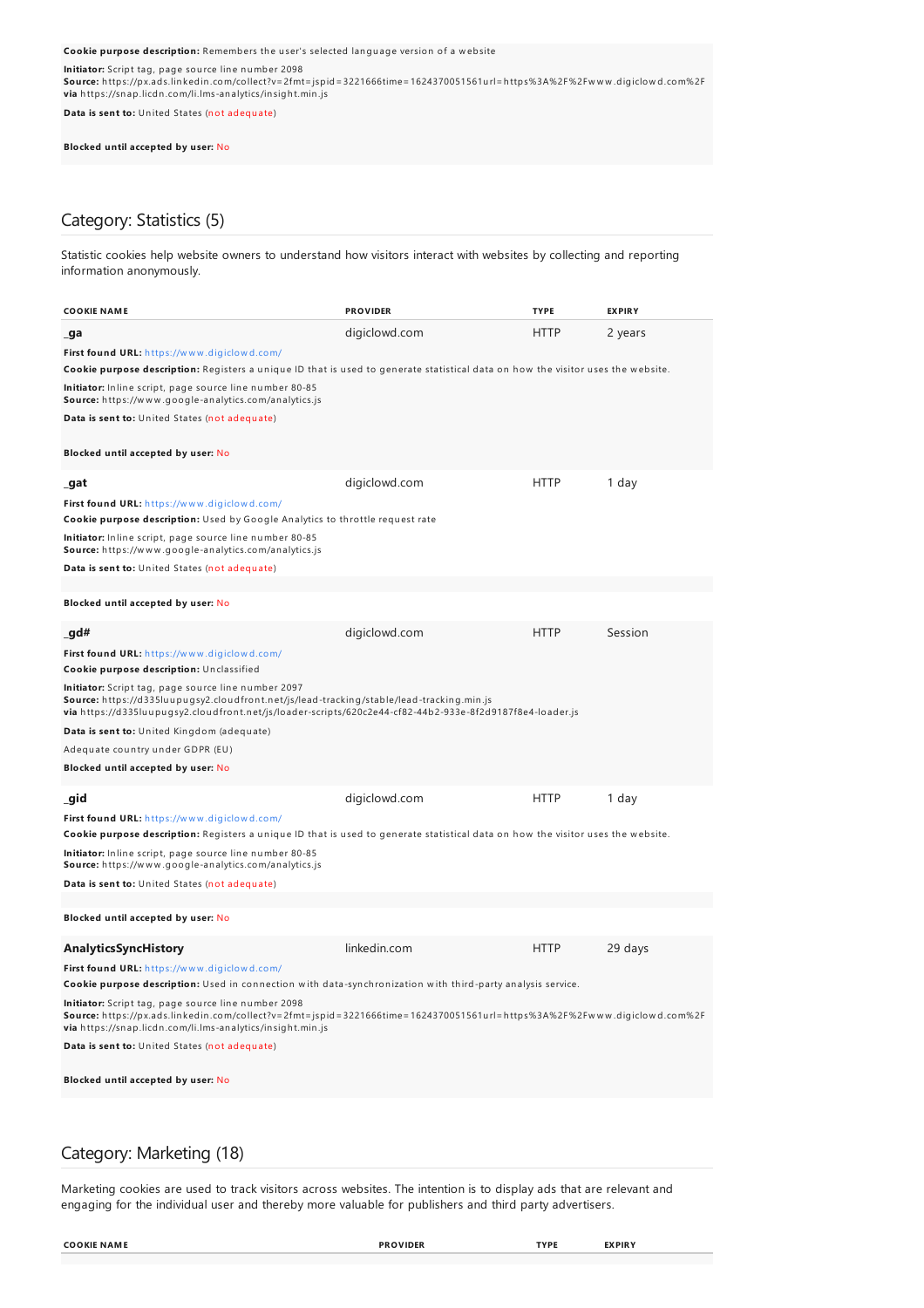| trf.src<br><b>First found URL:</b> https://www.digiclowd.com/                                                                                                                                                                                                                                                                                                                                     | digiclowd.com   | HTTP        | 2 years |  |
|---------------------------------------------------------------------------------------------------------------------------------------------------------------------------------------------------------------------------------------------------------------------------------------------------------------------------------------------------------------------------------------------------|-----------------|-------------|---------|--|
| Cookie purpose description: Registers how the user has reached the website to enable pay-out of referral commission fees to partners.                                                                                                                                                                                                                                                             |                 |             |         |  |
| <b>Initiator:</b> Script tag, page source line number 2097<br>Source: https://d335luupugsy2.cloudfront.net/js/traffic-source-cookie/stable/traffic-source-cookie.min.js<br>via https://d335luupugsy2.cloudfront.net/js/loader-scripts/620c2e44-cf82-44b2-933e-8f2d9187f8e4-loader.js                                                                                                              |                 |             |         |  |
| <b>Data is sent to:</b> United Kingdom (adequate)                                                                                                                                                                                                                                                                                                                                                 |                 |             |         |  |
| Adequate country under GDPR (EU)                                                                                                                                                                                                                                                                                                                                                                  |                 |             |         |  |
| Blocked until accepted by user: No                                                                                                                                                                                                                                                                                                                                                                |                 |             |         |  |
| bcookie                                                                                                                                                                                                                                                                                                                                                                                           | linkedin.com    | <b>HTTP</b> | 2 years |  |
| First found URL: https://www.digiclowd.com/                                                                                                                                                                                                                                                                                                                                                       |                 |             |         |  |
| Cookie purpose description: Used by the social networking service, LinkedIn, for tracking the use of embedded services.                                                                                                                                                                                                                                                                           |                 |             |         |  |
| <b>Initiator:</b> Script tag, page source line number 2098<br>Source: https://px.ads.linkedin.com/collect?v=2fmt=jspid=3221666time=1624370051561url=https%3A%2F%2Fwww.digiclowd.com%2F<br>via https://snap.licdn.com/li.lms-analytics/insight.min.js                                                                                                                                              |                 |             |         |  |
| Data is sent to: United States (not adequate)                                                                                                                                                                                                                                                                                                                                                     |                 |             |         |  |
| Blocked until accepted by user: No                                                                                                                                                                                                                                                                                                                                                                |                 |             |         |  |
| bscookie                                                                                                                                                                                                                                                                                                                                                                                          | linkedin.com    | HTTP        | 2 years |  |
| <b>First found URL:</b> https://www.digiclowd.com/                                                                                                                                                                                                                                                                                                                                                |                 |             |         |  |
| Cookie purpose description: Used by the social networking service, LinkedIn, for tracking the use of embedded services.                                                                                                                                                                                                                                                                           |                 |             |         |  |
| Initiator: Script tag, page source line number 2098<br>Source: https://www.linkedin.com/px/li_sync?redirect=https%3A%2F%2Fpx.ads.linkedin.com%2Fcollect%3Fv%3D2%26fmt%3Djs%26pid<br>%3D3221666%26time%3D1624370051561%26url%3Dhttps%253A%252F%252Fwww.digiclowd.com%252F%26liSync%3Dtrue<br>via https://snap.licdn.com/li.lms-analytics/insight.min.js                                            |                 |             |         |  |
| Data is sent to: United States (not adequate)                                                                                                                                                                                                                                                                                                                                                     |                 |             |         |  |
| Blocked until accepted by user: No                                                                                                                                                                                                                                                                                                                                                                |                 |             |         |  |
| <b>IDE</b>                                                                                                                                                                                                                                                                                                                                                                                        | doubleclick.net | <b>HTTP</b> | 1 year  |  |
| First found URL: https://www.digiclowd.com/o-que-voce-precisa-saber-antes-de-criar-eventos-corporativos-digitais-e-interativos/<br>Cookie purpose description: Used by Google DoubleClick to register and report the website user's actions after viewing or clicking<br>one of the advertiser's ads with the purpose of measuring the efficacy of an ad and to present targeted ads to the user. |                 |             |         |  |
| <b>Initiator:</b> Script tag, page source line number 1054<br><b>Source:</b> https://googleads.g.doubleclick.net/pagead/id?slf_rd=1                                                                                                                                                                                                                                                               |                 |             |         |  |
| via https://www.digiclowd.com/wp-content/plugins/elementor/assets/js/frontend.min.js?ver=3.2.5                                                                                                                                                                                                                                                                                                    |                 |             |         |  |
| Data is sent to: United States (not adequate)                                                                                                                                                                                                                                                                                                                                                     |                 |             |         |  |
| Blocked until accepted by user: No                                                                                                                                                                                                                                                                                                                                                                |                 |             |         |  |
| lang                                                                                                                                                                                                                                                                                                                                                                                              | linkedin.com    | <b>HTTP</b> | Session |  |
| First found URL: https://www.digiclowd.com/<br>Cookie purpose description: Set by LinkedIn when a web page contains an embedded "Follow us" panel.                                                                                                                                                                                                                                                |                 |             |         |  |
| Initiator: Script tag, page source line number 2098<br>Source: https://www.linkedin.com/px/li_sync?redirect=https%3A%2F%2Fpx.ads.linkedin.com%2Fcollect%3Fv%3D2%26fmt%3Djs%26pid<br>%3D3221666%26time%3D1624370051561%26url%3Dhttps%253A%252F%252Fwww.digiclowd.com%252F%26liSync%3Dtrue<br>via https://snap.licdn.com/li.lms-analytics/insight.min.js                                            |                 |             |         |  |
| Data is sent to: United States (not adequate)                                                                                                                                                                                                                                                                                                                                                     |                 |             |         |  |
| Blocked until accepted by user: No                                                                                                                                                                                                                                                                                                                                                                |                 |             |         |  |
| lidc                                                                                                                                                                                                                                                                                                                                                                                              | linkedin.com    | <b>HTTP</b> | 1 day   |  |
| First found URL: https://www.digiclowd.com/                                                                                                                                                                                                                                                                                                                                                       |                 |             |         |  |
| Cookie purpose description: Used by the social networking service, LinkedIn, for tracking the use of embedded services.<br>Initiator: Script tag, page source line number 2098<br>Source: https://px.ads.linkedin.com/collect?v=2fmt=jspid=3221666time=1624370051561url=https%3A%2F%2Fwww.digiclowd.com%2F                                                                                        |                 |             |         |  |
| via https://snap.licdn.com/li.lms-analytics/insight.min.js<br>Data is sent to: United States (not adequate)                                                                                                                                                                                                                                                                                       |                 |             |         |  |
|                                                                                                                                                                                                                                                                                                                                                                                                   |                 |             |         |  |
| Blocked until accepted by user: No                                                                                                                                                                                                                                                                                                                                                                |                 |             |         |  |
| <b>UserMatchHistory</b>                                                                                                                                                                                                                                                                                                                                                                           | linkedin.com    | <b>HTTP</b> | 29 days |  |
| First found URL: https://www.digiclowd.com/<br>Cookie purpose description: Used to track visitors on multiple websites, in order to present relevant advertisement based on the visitor<br>'s preferences.                                                                                                                                                                                        |                 |             |         |  |
| Initiator: Script tag, page source line number 2098<br>Source: https://px.ads.linkedin.com/collect?v=2fmt=jspid=3221666time=1624370051561url=https%3A%2F%2Fwww.digiclowd.com%2F<br>via https://snap.licdn.com/li.lms-analytics/insight.min.js<br>Data is sent to: United States (not adequate)                                                                                                    |                 |             |         |  |
| Blocked until accepted by user: No                                                                                                                                                                                                                                                                                                                                                                |                 |             |         |  |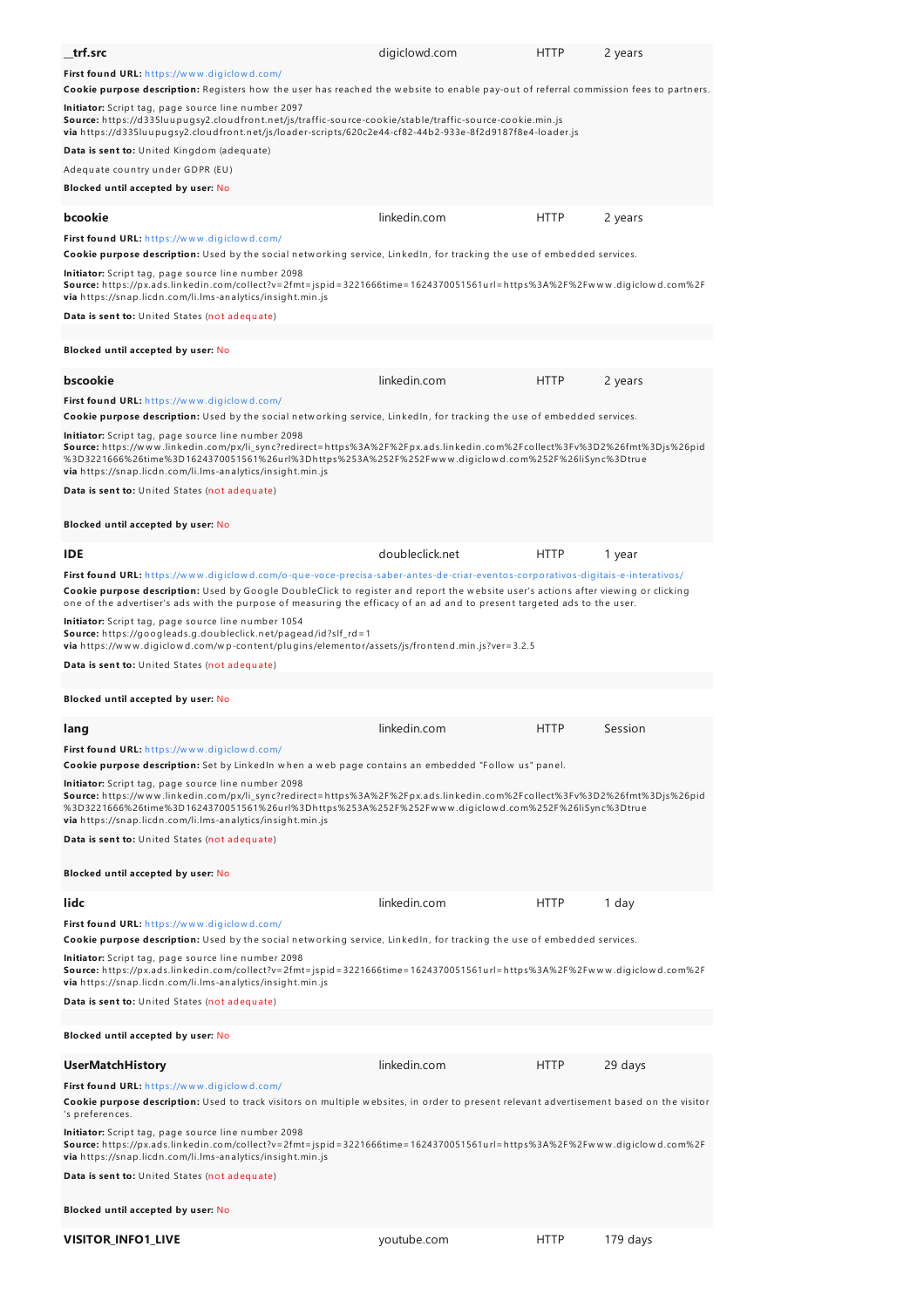| First found URL: https://www.digiclowd.com/o-que-voce-precisa-saber-antes-de-criar-eventos-corporativos-digitais-e-interativos/<br>Cookie purpose description: Tries to estimate the users' bandwidth on pages with integrated YouTube videos.<br>Initiator: Script tag, page source line number 1054<br>Source: https://www.youtube.com/iframe_api<br>via https://www.digiclowd.com/wp-content/plugins/elementor/assets/js/frontend.min.js?ver=3.2.5 |             |             |            |
|-------------------------------------------------------------------------------------------------------------------------------------------------------------------------------------------------------------------------------------------------------------------------------------------------------------------------------------------------------------------------------------------------------------------------------------------------------|-------------|-------------|------------|
| Data is sent to: United States (not adequate)                                                                                                                                                                                                                                                                                                                                                                                                         |             |             |            |
| Blocked until accepted by user: No                                                                                                                                                                                                                                                                                                                                                                                                                    |             |             |            |
| <b>YSC</b>                                                                                                                                                                                                                                                                                                                                                                                                                                            | youtube.com | HTTP        | Session    |
| First found URL: https://www.digiclowd.com/o-que-voce-precisa-saber-antes-de-criar-eventos-corporativos-digitais-e-interativos/<br>Cookie purpose description: Registers a unique ID to keep statistics of what videos from YouTube the user has seen.                                                                                                                                                                                                |             |             |            |
| Initiator: Script tag, page source line number 1054<br>Source: https://www.youtube.com/iframe_api<br>via https://www.digiclowd.com/wp-content/plugins/elementor/assets/js/frontend.min.js?ver=3.2.5                                                                                                                                                                                                                                                   |             |             |            |
| Data is sent to: United States (not adequate)                                                                                                                                                                                                                                                                                                                                                                                                         |             |             |            |
| Blocked until accepted by user: No                                                                                                                                                                                                                                                                                                                                                                                                                    |             |             |            |
| yt.innertube::nextld                                                                                                                                                                                                                                                                                                                                                                                                                                  | youtube.com | <b>HTML</b> | Persistent |
| First found URL: https://www.digiclowd.com/o-que-voce-precisa-saber-antes-de-criar-eventos-corporativos-digitais-e-interativos/<br>Cookie purpose description: Registers a unique ID to keep statistics of what videos from YouTube the user has seen.                                                                                                                                                                                                |             |             |            |
| Initiator: Script tag, page source line number 1054<br>Source: https://www.youtube.com/iframe_api<br>via https://www.digiclowd.com/wp-content/plugins/elementor/assets/js/frontend.min.js?ver=3.2.5                                                                                                                                                                                                                                                   |             |             |            |
| Data is sent to: United States (not adequate)                                                                                                                                                                                                                                                                                                                                                                                                         |             |             |            |
| yt.innertube::requests                                                                                                                                                                                                                                                                                                                                                                                                                                | youtube.com | <b>HTML</b> | Persistent |
| First found URL: https://www.digiclowd.com/o-que-voce-precisa-saber-antes-de-criar-eventos-corporativos-digitais-e-interativos/                                                                                                                                                                                                                                                                                                                       |             |             |            |
| Cookie purpose description: Registers a unique ID to keep statistics of what videos from YouTube the user has seen.                                                                                                                                                                                                                                                                                                                                   |             |             |            |
| Initiator: Script tag, page source line number 1054<br>Source: https://www.youtube.com/iframe_api<br>via https://www.digiclowd.com/wp-content/plugins/elementor/assets/js/frontend.min.js?ver=3.2.5                                                                                                                                                                                                                                                   |             |             |            |
| Data is sent to: United States (not adequate)                                                                                                                                                                                                                                                                                                                                                                                                         |             |             |            |
|                                                                                                                                                                                                                                                                                                                                                                                                                                                       |             |             |            |
| yt-remote-cast-available                                                                                                                                                                                                                                                                                                                                                                                                                              |             |             |            |
|                                                                                                                                                                                                                                                                                                                                                                                                                                                       | youtube.com | <b>HTML</b> | Session    |
| First found URL: https://www.digiclowd.com/o-que-voce-precisa-saber-antes-de-criar-eventos-corporativos-digitais-e-interativos/<br>Cookie purpose description: Unclassified                                                                                                                                                                                                                                                                           |             |             |            |
| Initiator: Script tag, page source line number 1054<br>Source: https://www.youtube.com/iframe_api<br>via https://www.digiclowd.com/wp-content/plugins/elementor/assets/js/frontend.min.js?ver=3.2.5                                                                                                                                                                                                                                                   |             |             |            |
| Data is sent to: United States (not adequate)                                                                                                                                                                                                                                                                                                                                                                                                         |             |             |            |
| Blocked until accepted by user: No                                                                                                                                                                                                                                                                                                                                                                                                                    |             |             |            |
| yt-remote-cast-installed                                                                                                                                                                                                                                                                                                                                                                                                                              | youtube.com | <b>HTML</b> | Session    |
| First found URL: https://www.digiclowd.com/o-que-voce-precisa-saber-antes-de-criar-eventos-corporativos-digitais-e-interativos/                                                                                                                                                                                                                                                                                                                       |             |             |            |
| Cookie purpose description: Stores the user's video player preferences using embedded YouTube video<br>Initiator: Script tag, page source line number 1054<br><b>Source:</b> https://www.youtube.com/iframe_api                                                                                                                                                                                                                                       |             |             |            |
| via https://www.digiclowd.com/wp-content/plugins/elementor/assets/js/frontend.min.js?ver=3.2.5<br>Data is sent to: United States (not adequate)                                                                                                                                                                                                                                                                                                       |             |             |            |
| Blocked until accepted by user: No                                                                                                                                                                                                                                                                                                                                                                                                                    |             |             |            |
| yt-remote-connected-devices                                                                                                                                                                                                                                                                                                                                                                                                                           | youtube.com | <b>HTML</b> | Persistent |
| First found URL: https://www.digiclowd.com/o-que-voce-precisa-saber-antes-de-criar-eventos-corporativos-digitais-e-interativos/<br>Cookie purpose description: Stores the user's video player preferences using embedded YouTube video                                                                                                                                                                                                                |             |             |            |
| Initiator: Script tag, page source line number 1054<br>Source: https://www.youtube.com/iframe_api<br>via https://www.digiclowd.com/wp-content/plugins/elementor/assets/js/frontend.min.js?ver=3.2.5                                                                                                                                                                                                                                                   |             |             |            |
| Data is sent to: United States (not adequate)                                                                                                                                                                                                                                                                                                                                                                                                         |             |             |            |
| Blocked until accepted by user: No                                                                                                                                                                                                                                                                                                                                                                                                                    |             |             |            |
| yt-remote-device-id                                                                                                                                                                                                                                                                                                                                                                                                                                   | youtube.com | <b>HTML</b> | Persistent |
| First found URL: https://www.digiclowd.com/o-que-voce-precisa-saber-antes-de-criar-eventos-corporativos-digitais-e-interativos/<br>Cookie purpose description: Stores the user's video player preferences using embedded YouTube video                                                                                                                                                                                                                |             |             |            |

**Data is sent to:** United States (not adequate)